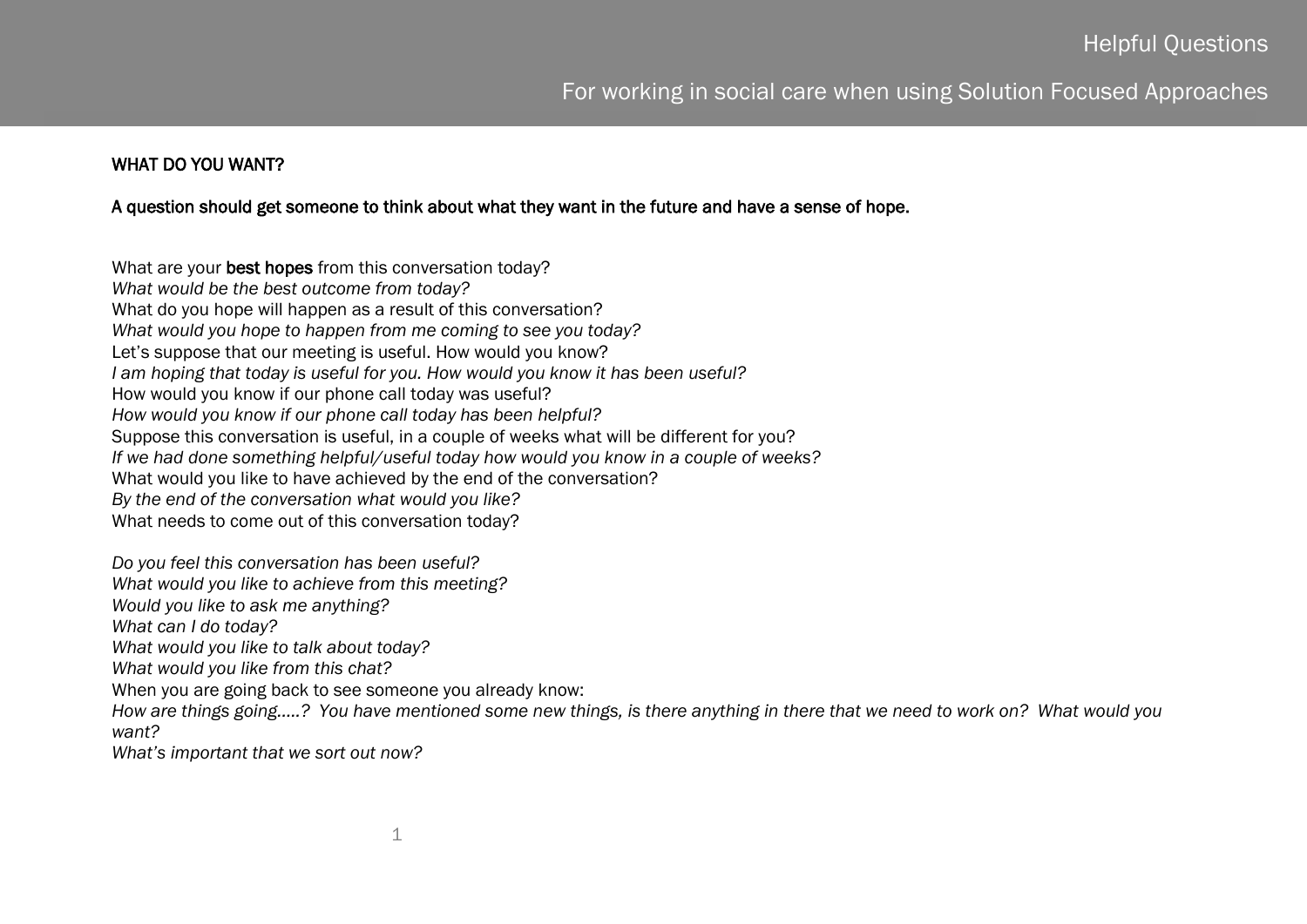*Is there anything else I can help you with today?*

### WHAT IF YOU WANT TO GIVE A SUGGESTION?

- I am wondering if/about/whether... What do you think?
- I have a thought but I don't know if it's useful/helpful/a good idea...
- I have a thought would you like to hear it, because I am not sure if it's useful to you.....
- You will have a better idea but I am wondering whether….

## THE FUTURE

- Suppose things got better. What would be the first small signs of progress?
- *How would things look if things were better for you?*
- If you have a better day, what will be different?
- If you have a perfect day, what will be different?
- *When things are better for you …… how will you benefit?*
- What three wishes do you have?
- Suppose you were making progress on this, how would you know/ how would the family/others know?
- *If you were moving forward, what would it look like? How would your family know you were moving forward?*
- Suppose you tried that, what would be different?
- Suppose you tried that how would that be helpful?
- *If you tried something different what would that look like?*
- What would your day look like, if things were improving?
- What difference would it make when your best hopes become reality? How would your future look?
- *If things were better for you what would it look like?*
- *In an ideal world, what would you like to achieve?*
- *If things were better between you all, what would it look like, what would be happening?*
- *If I were a fly on the wall, how would I notice everything is working?*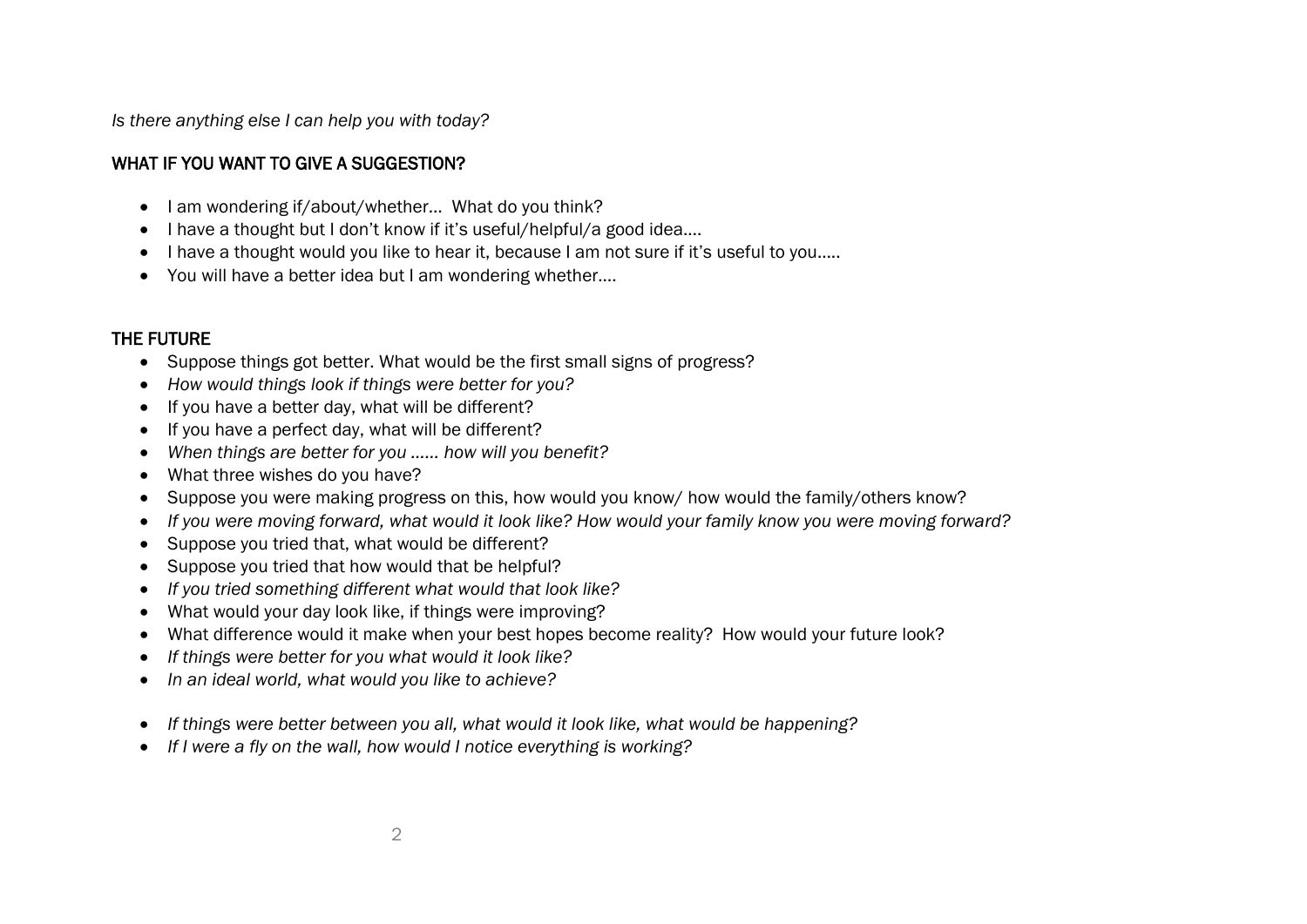*What would your daughter notice if things were better?*

### NEXT STEPS

- What would be your next step?
- What would be a sign of progress?
- What can you do yourself?
- *What small step could you do now to make things a little better?*
- *What could we/you do now to make the situation a little bit easier?*

### FINDING RESOURCES THAT ARE ALREADY THERE

- You are obviously doing something right? What are they?....How did you manage to do that?
- How have you helped yourself in the past? How did you do that?
- When the problem is not as bad, what are you doing then?
- How do the people around you help you?

### WHAT'S WORKING?

- *What's been going well?*
- *What's working?*
- *What's changed, What's different*
- What's working that you don't need to change?
- *What's going well that you would keep doing?*
- What's been going well for you lately?
- Thinking of what's working what do you want to continue?
- *What do you want to continue that's been working well?*
- *You've found that this works. Is there a way you can do that more often?*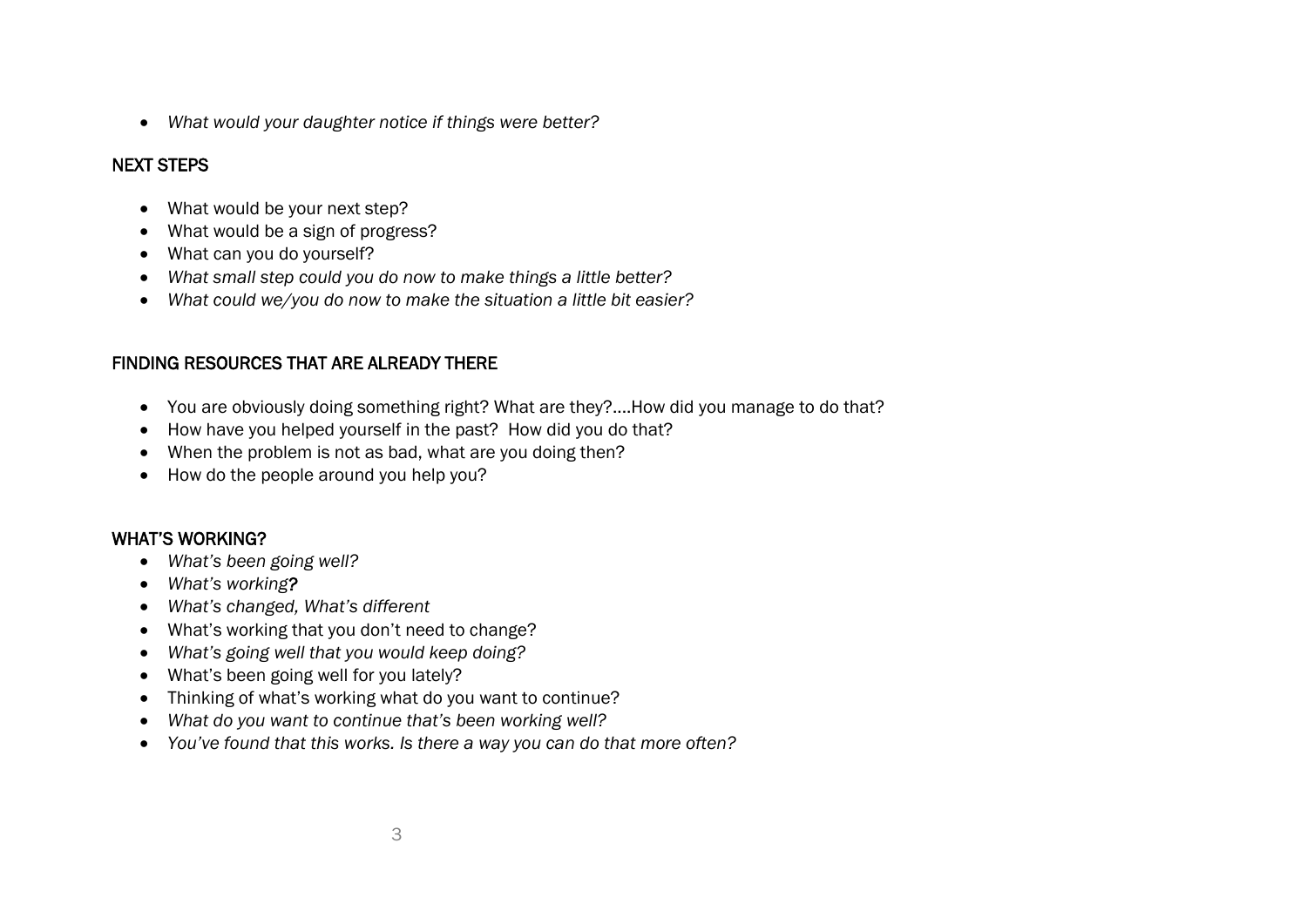- *Can you use these skills to help with other situations that you are facing?*
- What else has been going well for you lately?
- I am sure you have been doing a lot to solve this/get through before you phoned use/we came along. What have you already been doing that's helpful?
- *Before we have met today, how have you managed so far?*
- Since you have contacted us how have things progressed?
- What have you already tried since you contacted focus?
- What have you noticed that helps you?

## USING RESOURCES

- *Well that was working before, so how did you make it work? Can you do that again?*
- *How have you fixed things before?*
- How did you do that?(this presupposes action, competence and responsibility (Walter and Peller 2000)
- How did you manage to do that? the client relates his successes Walter and Peller 2000)

### USING SCALES

- How did you get to 3?
- Where would you like to be?
- If you were further up the scale, what would that look like?
- What are you most pleased about having arrived at 5?
- *What has really pleased you about moving up the scale?*
- What small steps would it take you to move slightly up the scale?
- What would you do to move up the scale a bit?
- Suppose you were 9 instead of 4. What would you have done to make things work so well?
- When the client gives a high score you might ask "where does this willingness to work hard come from?"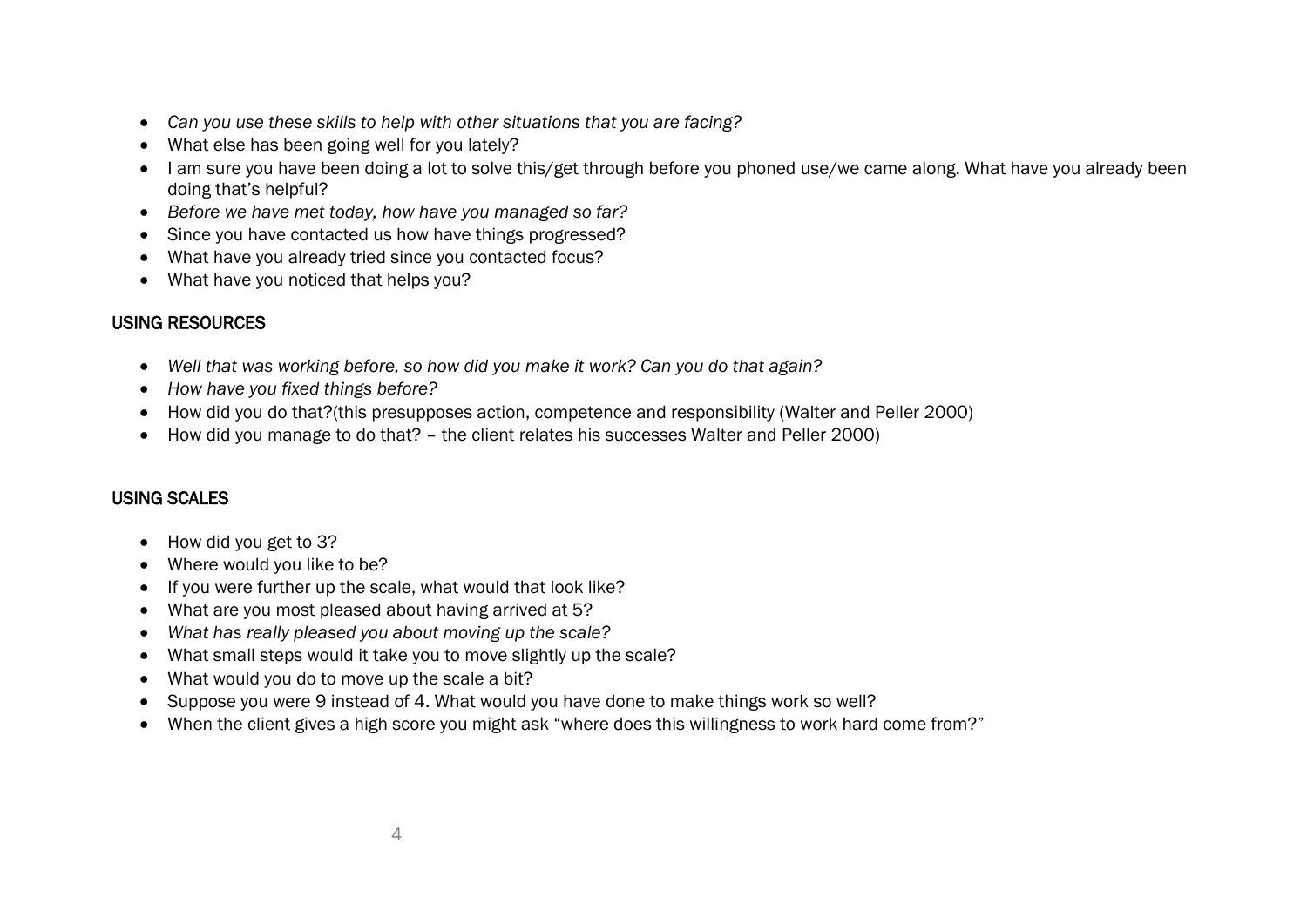Suppose your e.g. motivation/interest in doing this….was higher, what would you notice that was different about yourself? What would you be doing differently?

#### GENERAL USEFUL PHRASES

- How did you manage to do that? (helps them notice how they are achieving things)
- What else?
- How would that be useful to you? (following an idea or a solution)
- How would you know that was helpful? (following an idea or a solution)
- What would you be doing instead? (if things were better)
- What would be happening instead? (if things were better)
- I am wondering....?
- What's better?

### WHEN PEOPLE ARE STUCK

- *Sounds like you are a bit worried. What would you like to talk about now?*
- *We talked earlier about the things that were working, let's look at them again and see if they help us find a way forward?*
- *Suppose you could move forward but only took small steps,*
	- o *what small things would you do?*
	- o Where could you start?
	- o What could you do first?
- Suppose we had a conversation that was useful to you, what would need to happen?
- *If we did this, what would be the benefit?*
- When this happened before, what helped to make things better?
- How are you already managing to deal with this? What other things could help that you might have tried for other problems?
- What do you want to achieve?
- How will you know that we have made some progress?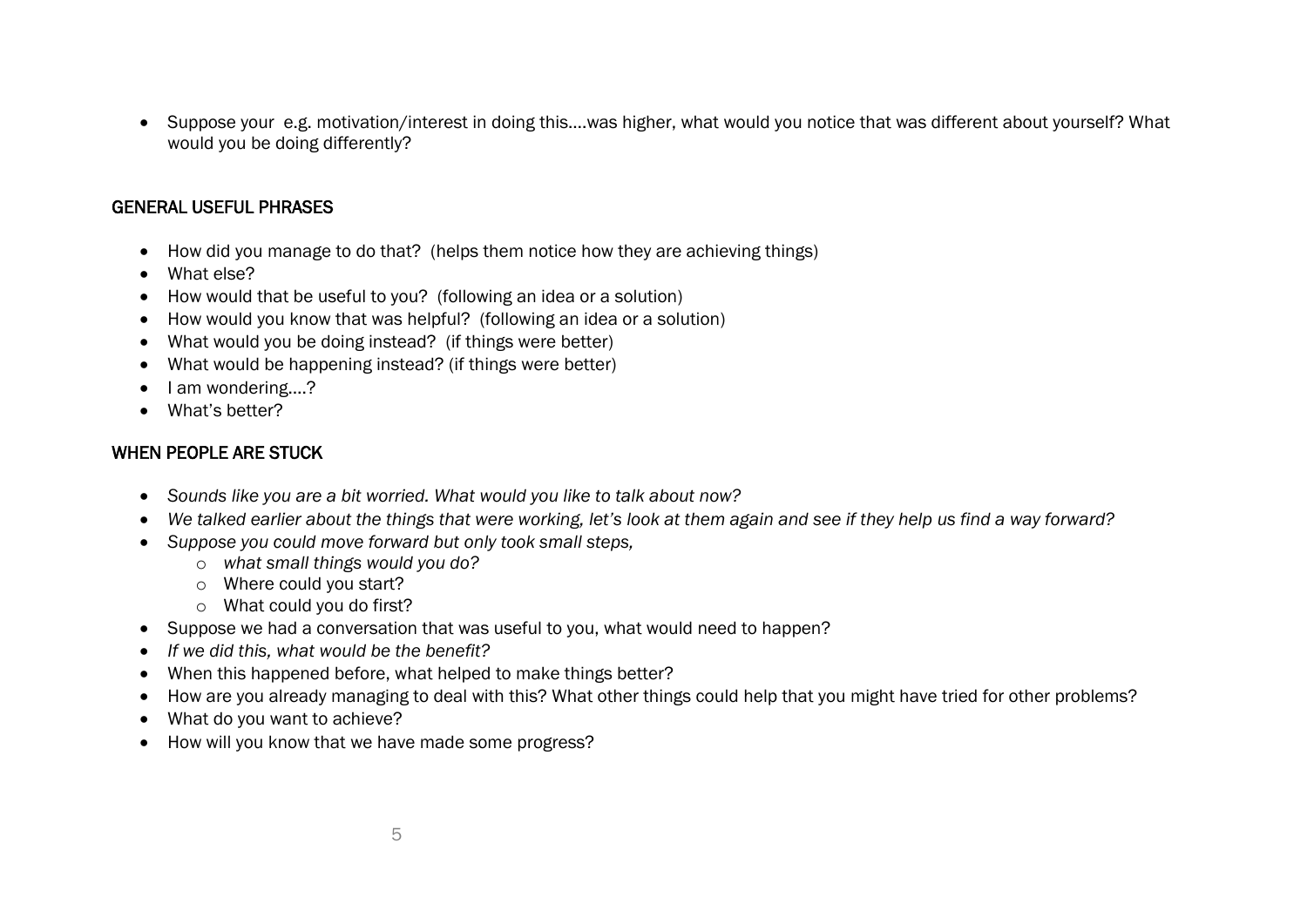- We need to know that it's working for you so let's get together in 3 weeks. But how are you gonna know that it's working for you?
- What will tell you that you don't need us involved any more?
- What was helpful in the past when there was a setback? Could that be useful here?

When people answer "I don't know"

- Suppose you did know, what might be different?
- Suppose you did know, what would you say?
- Suppose I was to ask your mother/partner/child/colleague/ what would they say?
- How would things be different if you did know?
- How would your life be better if you did know?
- Take a guess.
- Of course you don't *know* yet. What do you *think*?

In difficult circumstances and crises

- How do you cope with everything that is going on and all you have gone through?
- How do you succeed in getting from one moment to the next?
- What helped in the past even if only slightly?
- Could it be worse than it is? Why is it not worse?
- What do other people say you do very well in bad times?
- Imagine that in 6 months/2 years... when things are going better you look back on today, what will have helped you to improve things?
- On a scale of hope where 10= very hopeful, and 0 = not hopeful at all, where would you say you are right now? What is in that score? Why is it not lower?
- Suppose you were one or two steps higher, what would be different in your life?
- Suppose there is a solution, what would be different and better?

*The above are from Fredrike Bannink. SF conflict management.*

## SHOWING PEOPLE YOU ARE LISTENING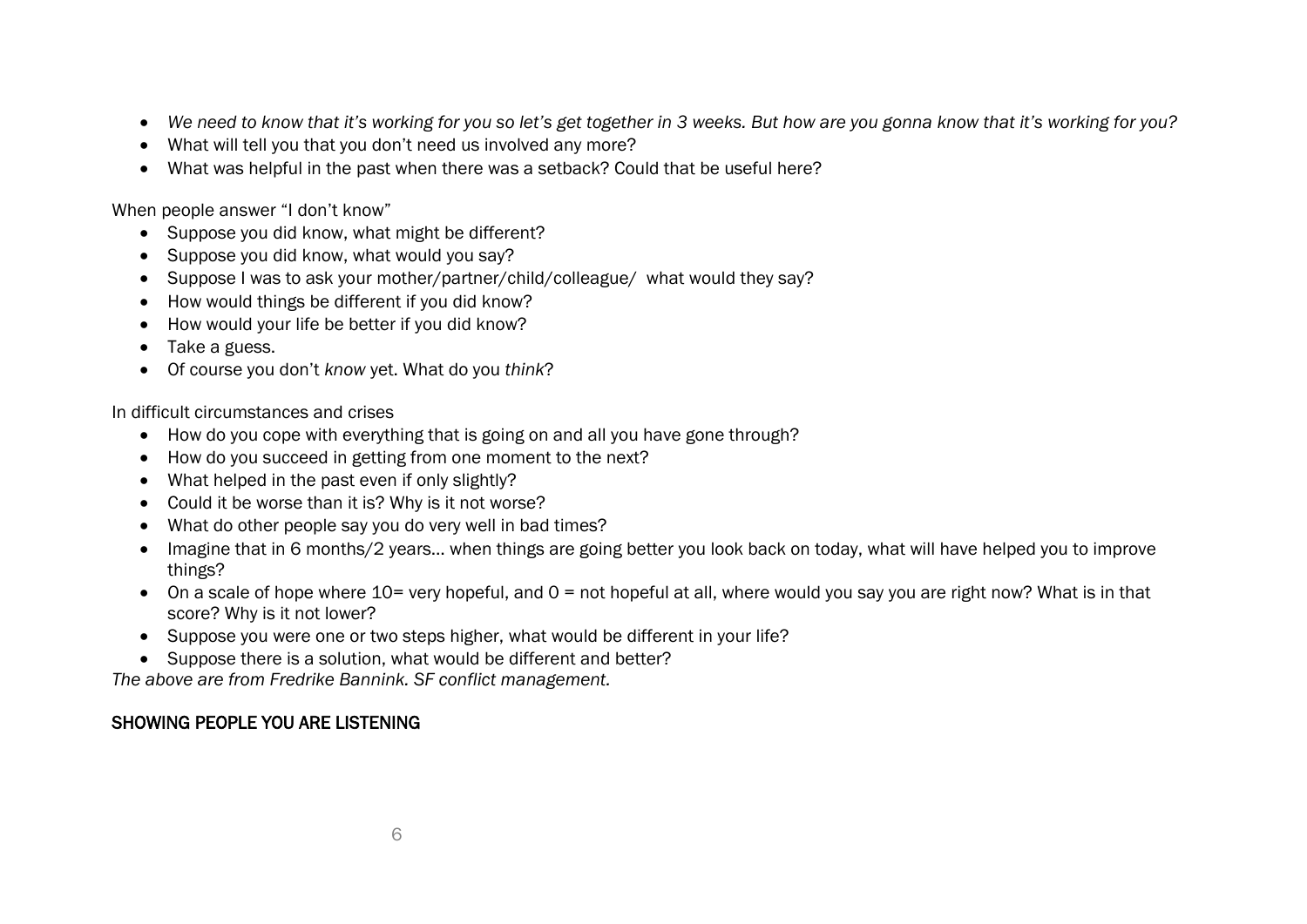Do your usual things such as mmmm, etc and you can add some others.

- 1. Repeat some of their words to build on them or just to allow them to keep talking.
- 2. You said x and y…..Suppose that was no longer happening; what would you be doing instead?
- 3. Practice saying " Can I just repeat back what you said, because I want to make sure I have understood you properly? And then repeat it
- 4. Are you saying that….?